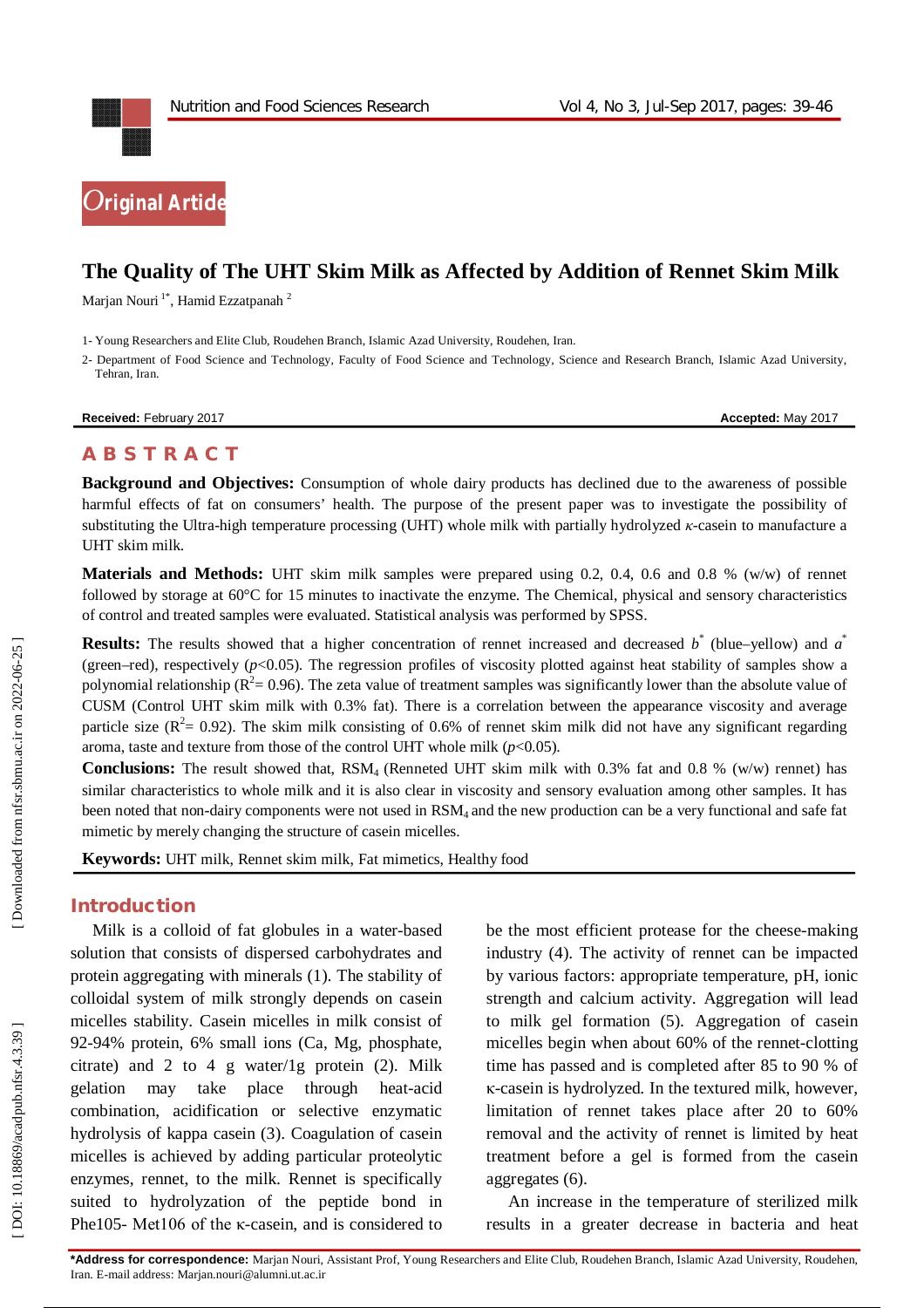resistant enzymes compared to pasteurized milk. Long -life sterilized milk, such as UHT milk, is treated by heat at temperatures of 135 to 150 ºC for only a few seconds in order to minimize heat damage (7). Stability of micelles can be affected by reactions occurring during UHT processing (8). It appears that heat treatment could limit rennet activity, while increasing pasteurization temperature could result in the denaturation of whey proteins and their interaction with casein micelles (9).

In the past, whole milk was more favorable than skim milk because of taste, texture and appearance. Recently, consumption of whole dairy products has declined due to the awareness of possible harmful effects of fat on consumers' health. Unfortunately, absence of functional properties of removed fat can lead to a less organoleptic quality of products. Due to necessity of fat reduction, some food hydrocolloids are widely utilized as food ingredients (1). Ever since many alternative compounds have been used to improve the properties of low fat dairy products, Dave and Shah reported that the use of hydrolyzed casein increased the viscosity of gel yoghurt (10). Fat replacers, Litesse and Simplesse, generally increased the concentration of volatiles found in the headspace of ice cream compared with milk fat or cocoa butter (11). In another case, thise results pointed toward a Simplesse ® D -100 (protein -based fat replacers) and Raftiline ® HP (carbohydrate -based fat replacers) can improve the texture and sensory properties of low -fat fresh kashar cheese (12). Adding gum tragacanth to the low -fat cheeses increased the moisture content and improved the sensory properties, but only to 0.75 gr of gum/kg of milk (13). Tobin *et al* reported that the addition of modified konjac increased the viscosity and stability to sedimentation during simulated storage of UHT skim milk (14). The current study showed controlled cleavage of *κ* -casein of skim milk by rennin, produced renneted skim milk (RSM) consisting of new type of fat mimetic in yoghurt (6). Addition of inulin to low fat ice cream caused the adhesiveness to decrease compared to low fat ice cream with no inulin added (15).

The aim of the present study was to investigate the possibility of substituting the UHT whole milk with partially hydrolyzed *κ* -casein to manufacture a UHT skim milk and consider the effect of this substitution on the physicochemical, rheological and sensory attributes of the UHT milk.

### **Materials and Methods**

Liquid rennet (40 mg/L) was prepared by dissolving 1 g of fungal rennet (Rennilase ® , 55 International Milk Clotting Unites (IMCU) /mL, DSM, France) in 100 mL distilled deionized water. As a control commercial UHT whole milk with 3 % fat (CUWM) and skim milk with 0.3 % fat (CUSM) samples were purchased randomly from large supermarkets. UHT skim milk samples were prepared using  $0.2$  (RUSM<sub>1</sub>),  $0.4$  (RUSM<sub>2</sub>),  $0.6$  (RUSM<sub>3</sub>) and 0.8 (RUSM<sub>4</sub>) % (w/w) of rennet kept at 60 °C for 15 min to inactivate the enzyme, and then kept overnight at 4 ºC (Table 1). Controls and treated samples were prepared in triplicate.

**Table 1.** Codes of different skim milks present in this paper

| Milk code         | Treatment                                                        |
|-------------------|------------------------------------------------------------------|
| <b>CUSM</b>       | Control UHT skim milk with 0.3% fat                              |
| $RUSM_1$          | Renneted UHT skim milk with 0.3% fat and 0.2 %<br>$(w/w)$ rennet |
| RUSM <sub>2</sub> | Renneted UHT skim milk with 0.3% fat and 0.4 %<br>$(w/w)$ rennet |
| RUSM <sub>3</sub> | Renneted UHT skim milk with 0.3% fat and 0.6 %<br>$(w/w)$ rennet |
| RUSM <sub>4</sub> | Renneted UHT skim milk with 0.3% fat and 0.8 %<br>$(w/w)$ rennet |
|                   | Control UHT whole milk with 3% fat                               |

**Chemical composition**: A digital pH meter (Metrohm, Herisau, Switzerland) was used to measure the pH . Fat content was done by the Gerber method (ISO 2446:2008/IDF 226). Total solid contents were calculated by heating process (ISO 6731:2010/IDF 21). Crude protein content was determined by counting the total nitrogen using the Kjeldahl method (ISO 8968 -3:2004/IDF, 20), (16).

**Rheological measurements**: The rheological experiments were performed by a Brookfield viscometer (model LV-DVIII, Brookfield Programming Rheometery, Inc., USA) with  $LV_2$ spindle at 60 rpm (shear rate 10 s<sup>-1</sup>) at 19  $\pm$  1 °C. The viscosity meter was calibrated with Brookfield calibration liquids. The spindle was selected based on the torque measurement ranging between 10 to 100 % as suggested by the manufacturer (17).

**Color parameters**: The colorimetric properties of samples were determined using a Hunterlab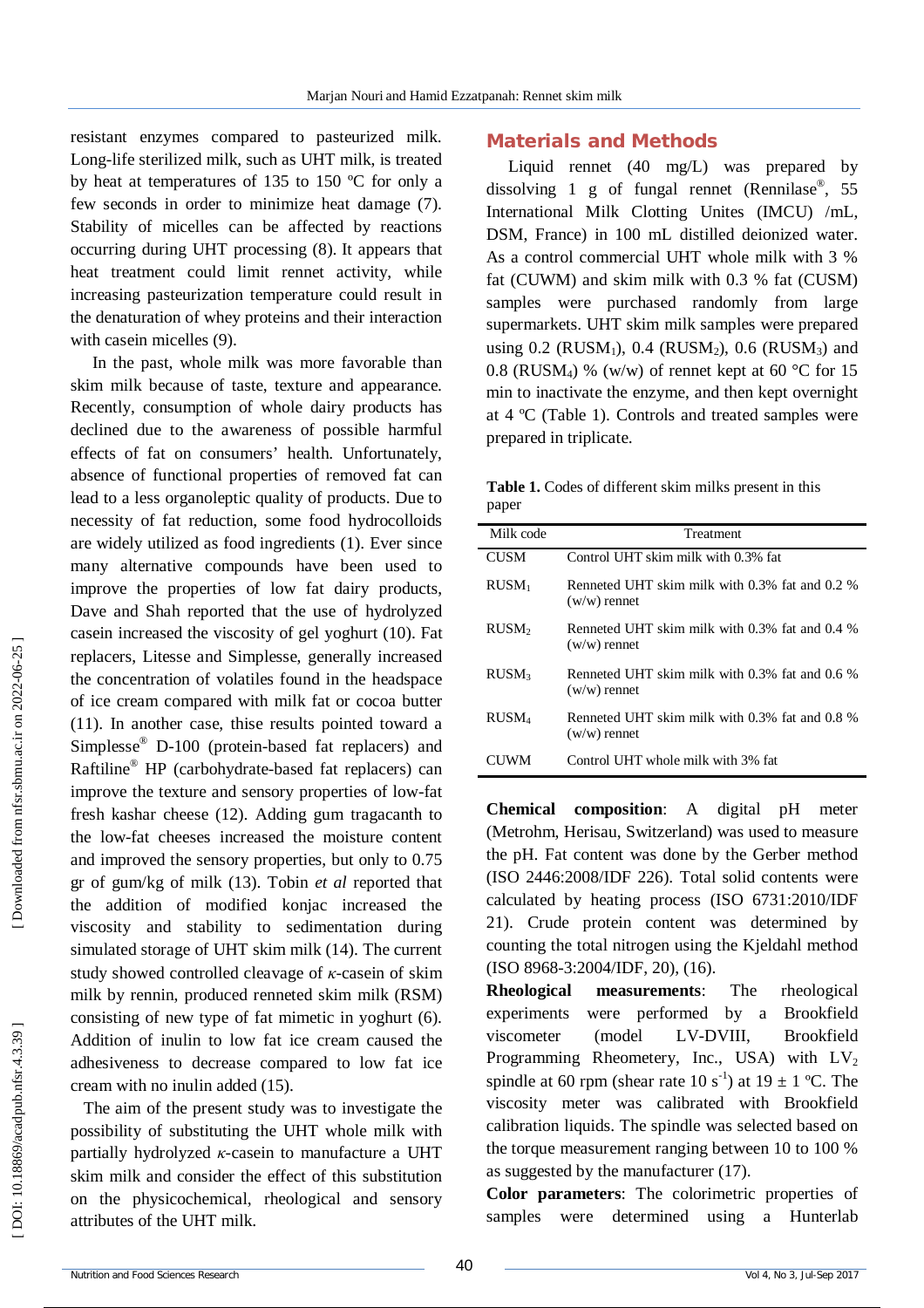colorimeter (D25 DP9000, Hunter Associates Laboratory, Inc., Reston, USA). The colorimetric was calibrated with a calibration plate. Samples were placed into a glass cell and scanned of *L* \* (whiteness),  $a^*$ (green–red),  $b^*$ (blue–yellow), (6).

**Heat stability**: The heat stability was measured as described by Fuller (2015). Aliquots (1 mL) of samples were placed in sealed glass tubes and were immersed in an oil bath thermostatically controlled at 140  $\pm$ 1 °C. The inquired time for the first visible aggregates to appear was recorded as the HCT (heat coagulation time), (18).

**Non -protein nitrogen (NPN) content**: NPN content (gr of nitrogen /kg of protein) was achieved by using the Kjeldahl method according to ISO 8968 - 3:2004/IDF, 20 and after precipitation at 12%  $(v/v)$ trichloroacetic acid (16).

**Particle size distribution and zeta potential measurements**: Tackling the Stabisizer ® (PMX 200CS, Particle Metrix, Germany) and Zetaview ® (Particle Metrix, Germany) with a 5mw He Ne laser operation at a wavelength of 780 nm, the particle size distribution and zeta potential of the samples were measured at  $25+1$  °C. The used milk dilutions were 1:50 and 1:200 for particle size distribution and zeta potential measurements, respectively (19).

**Sensory analysis**: Sensory evaluations of samples were estimated according to the recommended protocol by the ISO 22935 -2 (16). Seven trained and familiarized with dairy products panelists were recruited from Agricultural Engineering Research Institute, Karaj -Iran. The assessors evaluated the following attributes: aroma (milky, intensity, grassy and non -dairy), appearance (yellowish, creamy, sediment and streaky), taste (cooked, bitter, watery and undesirable taste) and texture (viscosity, flocks

and consistency) (20). Approximately 100 mL of samples were put in random numbers clear glasses under normal light in the air -conditioned sensory laboratory and served for judgment free from external aromas, noise, and distraction. Panelist used distilled water and unsalted plain crackers to clean their mouths before testing samples. Five -point hedonic scale was used with the 5 structure level from 1 to 5  $(1 =$  liked least, 5 = liked most).

**Statistical analysis**: The experiments were repeated three times. Data was subjected to *t* test and analysis of variance (ANOVA). The *t* test for independent samples was used to estimate the statistically significant difference for sensory evaluation. ANOVA was performed to examine the effect of other experiments. The means of treatments were examined by Duncan's multiple range test (significant level  $p<0.05$ ). All statistical analyses were performed using the statistical program SPSS 21 (SPSS INC., Chicago, IL, USA).

#### **Results**

Chemical characteristics of samples (pH, fat content, total solid and crude protein) are shown in Table 2. All samples did not differ in pH value and crude protein content ( $p \ge 0.05$ ), but CUWM had the highest total solid and fat content.

The findings in present study indicate that the viscosity of samples change significantly after adding rennet compared to control UHT skim milk, while the highest viscosity of treated samples were found in a RUSM <sup>3</sup>, where as it is lower than whole milk sample (Table 2). The plotted profiles of viscosity against renneted skim milk concentration (% w/w) showed a polynomial relationship ( $Y_{\text{Viscosity}} = -0.03X^2$  concentration of rennet +  $0.23X_{concentration\ of\ remnet}$  +1.29,  $R^2 = 0.98$ ). The sample containing  $0.6 %$  (w/w) rennet (RUSM<sub>3</sub>) had the nearest viscosity to whole milk (CUWM).

**Table 2.** Means  $(\pm SD)$  of the chemical characteristics and apparent viscosity of milk samples

| Samples           | pH                  | Fat $(\%)$           | Total Solid (%)     | Crude Protein (%)    | Viscosity (mPa.s)         |
|-------------------|---------------------|----------------------|---------------------|----------------------|---------------------------|
| <b>CUSM</b>       | $6.55^{\circ}+0.04$ | $0.38^{\circ}+0.45$  | $9.03^{\circ}+0.24$ | $3.36^{\circ}+0.03$  | $1.51^{\circ}+0.03$       |
| RUSM1             | $6.59^{\circ}+0.05$ | $0.34^a + 0.17$      | $9.06^{\circ}+0.14$ | $3.35^{\circ}+0.05$  | $1.64^b + 0.05$           |
| RUSM <sub>2</sub> | $6.60^{a} + 0.01$   | $0.33^{\circ}+0.35$  | $9.07^{\circ}+0.28$ | $3.40^{\circ}$ +0.08 | $1.73^{\circ}+0.02$       |
| RUSM3             | $6.58^{\circ}+0.03$ | $0.37^{a}+0.22$      | $9.05^{\circ}+0.39$ | $3.34^{\circ}+0.02$  | $1.78^{\text{dc}} + 0.04$ |
| RUSM4             | $6.56^{\circ}+0.02$ | $0.35^{\circ}+0.32$  | $9.09^a + 0.17$     | $3.32^{\circ}+0.04$  | $1.72^{\circ}+0.06$       |
| <b>CUWM</b>       | $6.57^{\circ}+0.06$ | $3.0^{\rm b} + 0.20$ | $12.12^b + 0.23$    | $3.44^{\circ}+0.02$  | $1.83^{\text{d}} + 0.07$  |

<sup>a, d</sup> Means within the same column with different superscript differ significantly  $(p<0.05)$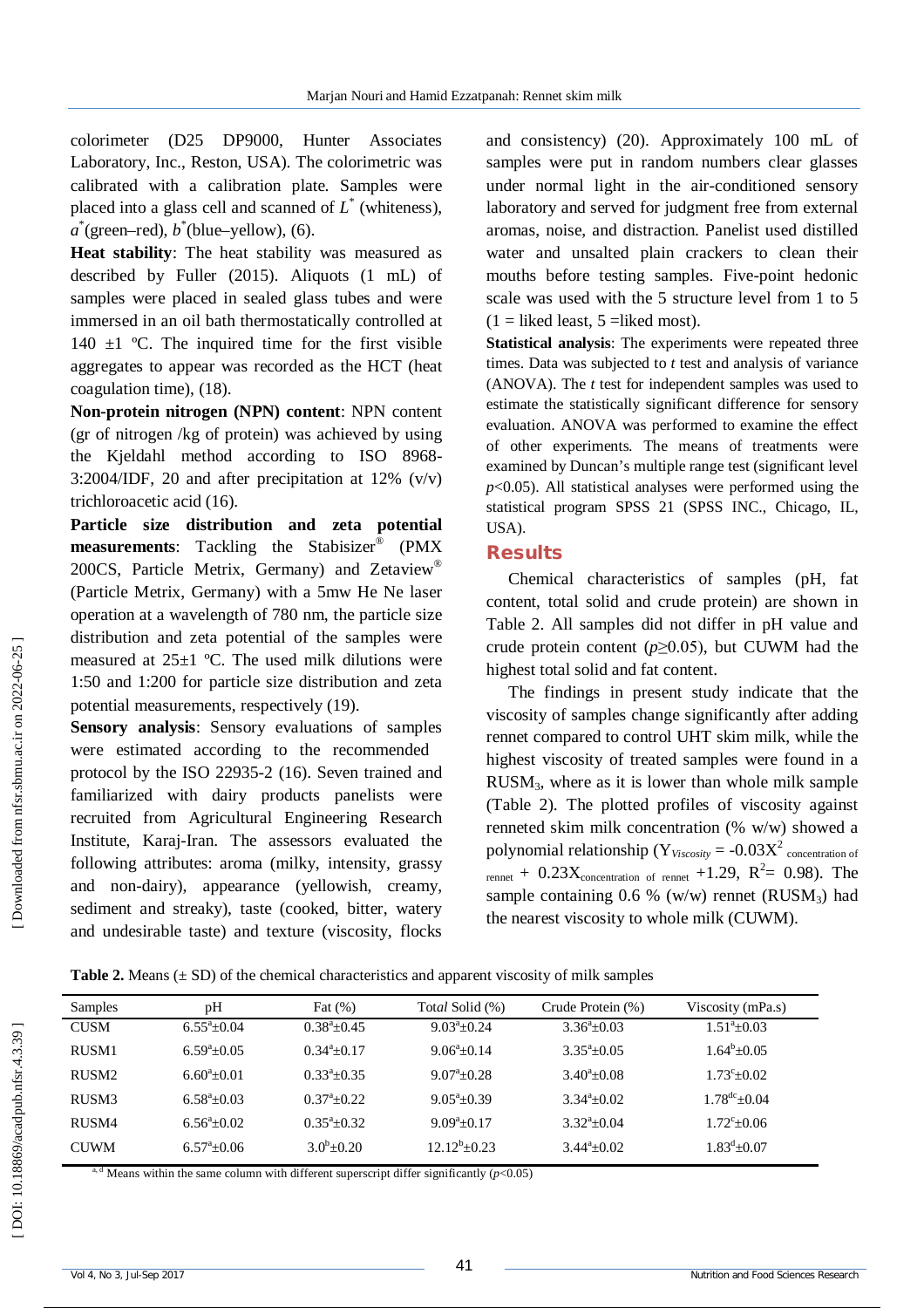The colorimetric characteristics  $(L^*, a^*$  and  $b^*)$  of control and RUSM samples were prepared by different concentrations of rennet that have been summarized in Figure 1. The results revealed that  $RUSM<sub>2</sub>$  and  $RUSM<sub>3</sub>$  had the highest whiteness *(p*<0.05) and the nearest lightness to CUWM sample.

Figure 1 showed that a higher concentration of rennet increased and decreased *b* \* and  $a^*$ , respectively. In our study it is noticed that concentration of rennet was significantly correlated with  $a^*$  and  $b^*$  of samples  $(Y_{b^*} = 0.37X)$  concentration of  $r_{\text{rennet}}$  + 9.33,  $R^2$  = 0.92 and  $Y_{a^*}$  = 0.29X concentration of rennet  $-2.68$ ,  $R^2 = 0.94$ ).

The results for UHT treated skim milk containing 0.2 up to 0.8% (w/w) renneted skim milk (Table 3) showed that the presence of this substitution significantly  $(p<0.05)$  declined the rate of movement of the dispersed phase at addition levels up to 0.6% (w/w), from a rate of 4.31 min for CUSM to 5.58 min for samples containing  $0.6\%$  (w/w). The regression profiles of viscosity plotted against heat stability of samples show a polynomial relationship ( $Y_{Viscosity}$  = - $0.06X^2$  heat stability +  $0.82X$ heat stablity - $0.84$ ,  $R^2 = 0.96$ ).

The UHT skim milk samples were chosen for the NPN analysis and contents were 1.40, 1.46, 1.52, 1.64 and 1.78 (gr/kg), respectively (Table 3). The NPN fractions increased with the rise of concentration of renneted skim milk and significant differences were observed between samples (*p*<0.05).

The zeta value of control sample was around - 20.50 mV and it was significantly lower than absolute value of CUSM (Table 3). There is a correlation between the NPN values and zeta potential with a correlation coefficient of  $R^2 = 0.94$ .



**Figure 1.** Matrix plot of  $L^*$ ,  $a^*$  and  $b^*$  of milk samples <sup>a, d</sup> Means within the same column with different superscript differ significantly ( $p$ <0.05)

**Table 3.** Means (± SD), heat stability, NPN and Z*et*a potential of milk samples

| Samples           | Heat stability (min) | $NPN$ (gr/kg)         | Zeta potential (mv)       |
|-------------------|----------------------|-----------------------|---------------------------|
| <b>CUSM</b>       | $4.31^a \pm 0.12$    | $1.40^{\circ}$ ± 0.02 | $-20.50^{\circ}$ ±0.50    |
| RUSM1             | $4.59^{ab}$ ± 0.08   | $1.46^{ab} \pm 0.01$  | $-19.42^b \pm 0.24$       |
| RUSM <sub>2</sub> | $5.24^b \pm 0.07$    | $1.52^b \pm 0.03$     | $-19.01^b \pm 0.28$       |
| RUSM3             | $5.58^{\circ}$ ±0.04 | $1.64^{\circ}$ ±0.04  | $-18.19^{\circ} \pm 0.30$ |
| RUSM4             | $5.25^b \pm 0.03$    | $1.78^{\rm d}$ ±0.02  | $-17.40^{\circ}$ ± 0.32   |

<sup>d</sup> Means within the same column with different superscript differ significantly ( $p$ <0.05)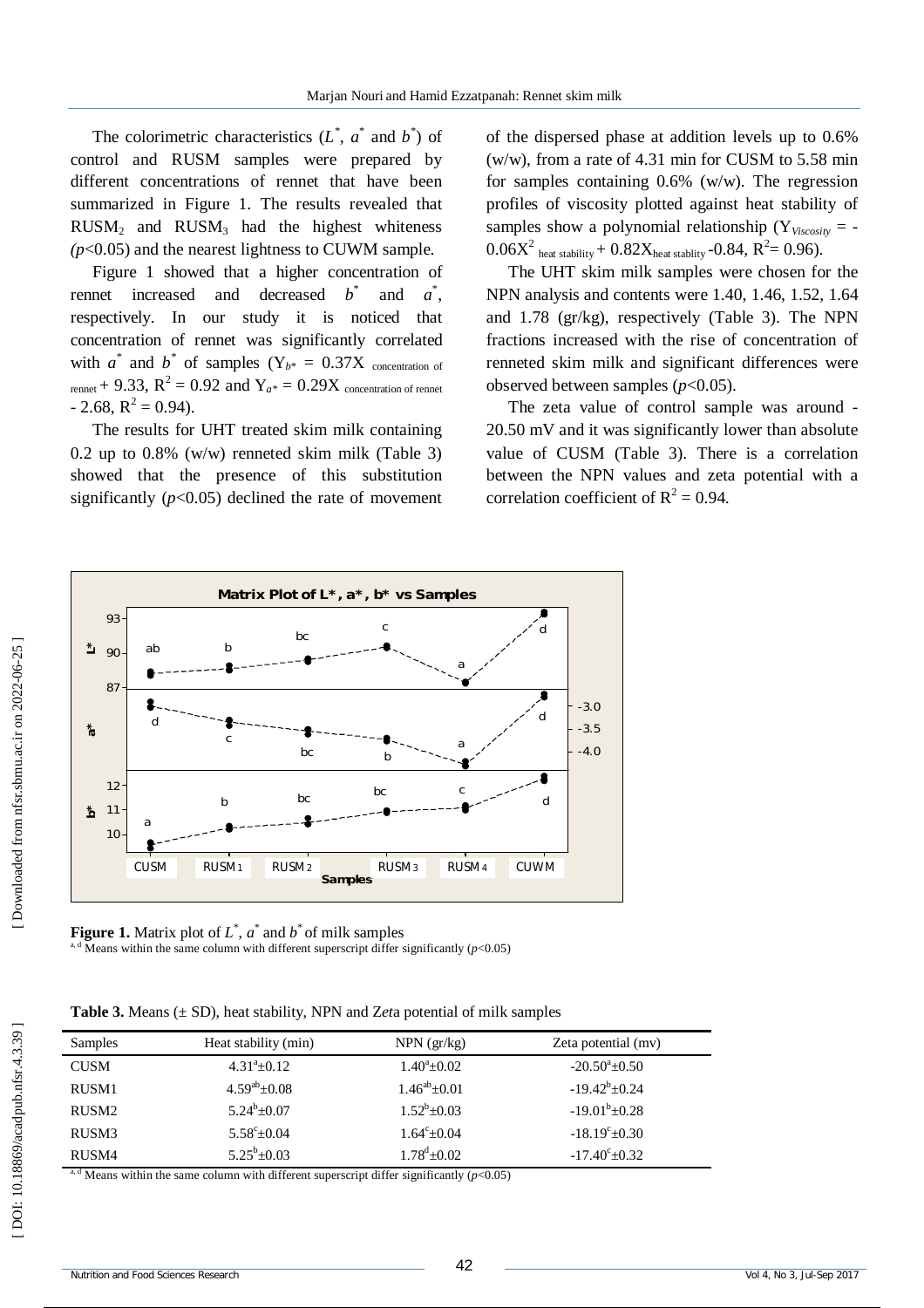According to particle size measurements, casein micelles in milk samples were affected significantly by adding partial hydrolysis of casein (Figure 2). However, the average diameter of casein micelle size of CUWM sample was the highest, following fat standardization, pasteurization and the UHT treatment. In this study there is a correlation between the appearance viscosity and average particle size  $(R^2)$  $= 0.92$ ). RSM<sub>2</sub>, RSM<sub>3</sub> and RSM<sub>4</sub> samples had a semi similar particle distribution to that of CUWM sample.





Table 4 shows the scores of taste panelists for controls milk and treatments. As expected, the CUSM received the highest score for all attributes. The reductions in fat content significantly decreased the aroma, appearance, taste, and texture of samples. Results showed that supplementing the skim milk with renneted skim milk led to higher scores on the evaluated attributes in comparison with control UHT skim milk. The noted treated samples were preferred by the panelist more than free renneted skim milk. Despite this, the skim milk consisting of 0.6% of renneted skim milk did not have any significant difference in aroma, taste and texture from the control UHT whole milk  $(p<0.05)$ .

**Table 4.** Means  $(\pm SD)$  sensory evaluation of milk samples

| Samples           | Aroma                     | Appearance               | Taste               | Texture                    |
|-------------------|---------------------------|--------------------------|---------------------|----------------------------|
| <b>CUSM</b>       | $3.11^a \pm 0.12$         | $3.25^{\circ}+0.33$      | $2.82^{a}+0.10$     | $2.25^{\circ}$ ±0.30       |
| RUSM <sub>1</sub> | $3.40^{\circ}+0.08$       | $3.40^{ab}$ + 0.14       | $3.06^{\circ}+0.08$ | $3.15^b \pm 0.18$          |
| RUSM <sub>2</sub> | $4.60^{\circ}+0.16$       | $3.81^{bc} \pm 0.13$     | $3.65^b + 0.21$     | $4.35^{\circ}+0.21$        |
| RUSM <sub>3</sub> | $4.91^{\text{cd}} + 0.05$ | $4.45^{\text{d}} + 0.04$ | $4.71^{d} + 0.28$   | $4.91cd+0.14$              |
| RUSM <sub>4</sub> | $4.41^{b}+0.11$           | $3.95^{\circ}+0.21$      | $4.10^{\circ}+0.30$ | $4.72^{\text{cd}} + 0.20$  |
| <b>CUWM</b>       | $5.00^{d} + 0.04$         | $5.00^{\circ}$ + 0.13    | $4.90^{d} + 0.07$   | $5.00^{\text{d}} \pm 0.04$ |

a, d Means within the same column with different superscript differ significantly ( $p$ <0.05)

#### **Discussion**

The total solid contents of milk were based on percentage of fat (15). Fat globule contents existing in emulsified state, as ranging at 3.0 % in CUWM sample result in increasing the milk solid content.

Replacement combinations are often added to solutions to enhance or control viscosity. However, such additions to milk systems can result in separation whereby a casein -enriched phase is formed; this appointed that measuring viscosity is a crucial test (14). Milk's viscosity depends on total solid, fat content, the size and shape of fat particles forces molecules and the attractions between them (21). At the first position, adding the rennet enzyme, decrease the viscosity of milk vigorously due to the release of caseinomacropeptide (CMP). The aggregation of particles started and led to a slow increase in viscosity (22). The results showed that adding various amounts of rennet had a different effect on the viscosity of samples. According to Table 2, viscosity was raised by increasing the amount of rennet as the result of controlled hydrolysis and partial accumulation of casein micelles. This result is similar to that of reported by tobin *et al* (2011) that the addition of modified konjac (0 -0.12% w/w) to skim milk significantly increased the apparent viscosity to almost that of full -fat milk. Table 2 indicated that higher amount of rennet enzyme (more than 0.6 %) had a negative effect on viscosity, due to a more advanced aggregation of casein micelles and changes in the basic structure.

Color value was considered as an important parameter for consumer's acceptability as well as an indicator of system stability (23). Whiteness of milk is caused by light reflection of casein micelles, the amount of molecules of fat and calcium phosphate (24)*.* Whiteness improvement was observed in treated samples probably due to the partial hydrolysis and incomplete coagulation of casein micelles. However in samples with higher amounts of rennet, advanced hydrolysis may lead to more aggregation of casein micelles and undesirable characteristics. As a result, aggregate may be shaped irregularly, which may decrease light scattering causing lower whiteness.

Carotene is the yellowish fat -soluble component of whole milk. Figure 1 shows that aggregation of casein micelles might have acted like a fat globule causing an improvement in yellow color formation. The result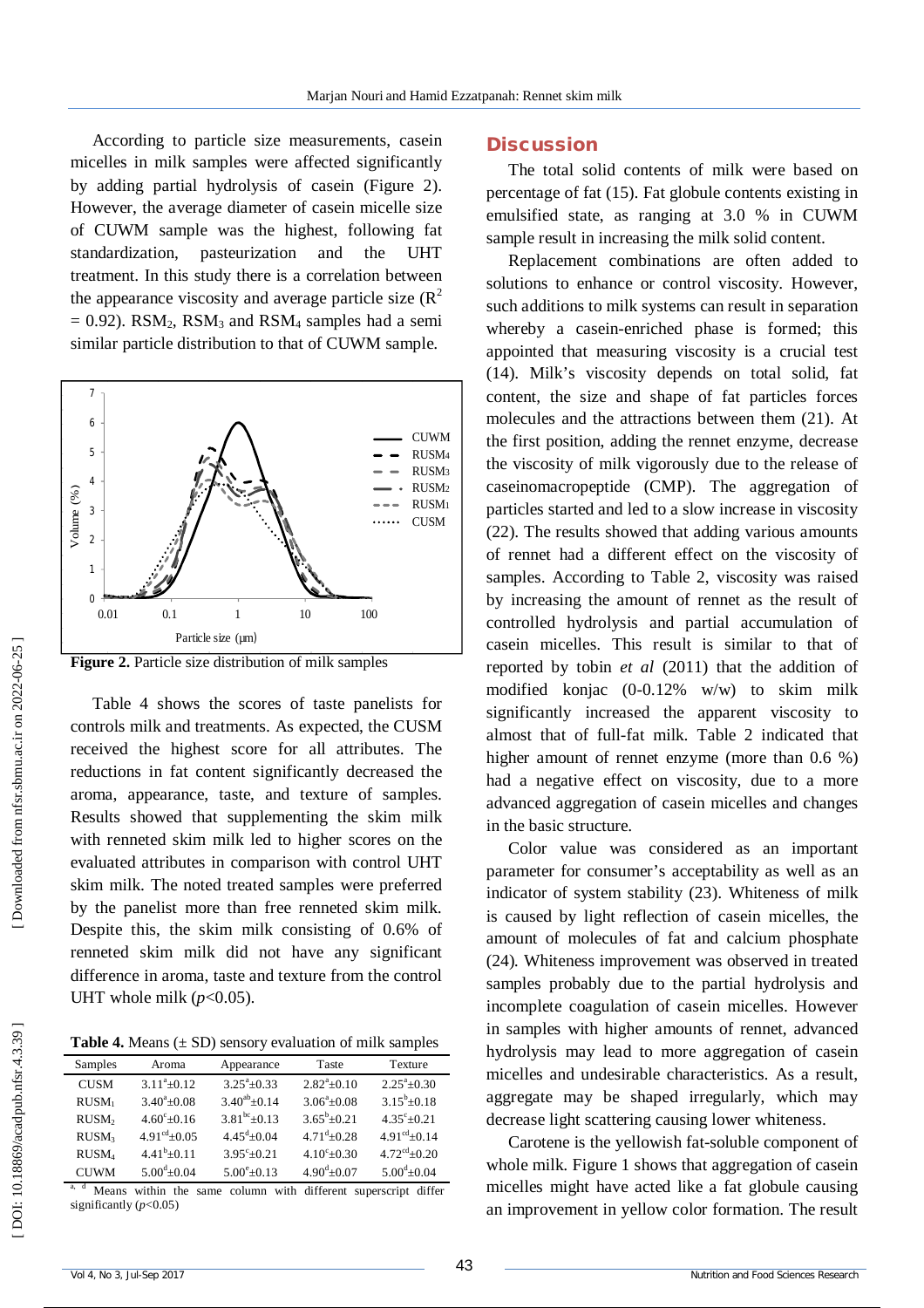of this study showed that a higher degree of *κ* -casein hydrolysis causes a higher release of whey protein and increases the green color seemingly due to riboflavin. Since a suitable fat mimetic in milk products should have a color similar to the color of whole milk (whiter, yellower and less green), the greenness is a negative and whiteness/yellowness is a desirable property in dairy products. Therefore, samples with highest whiteness, moderate yellowness (RUSM <sup>2</sup> and RUSM <sup>3</sup>) were the most befitting samples. Mart´ın -Diana *et al* (2004) showed that no apparent color changes were observed visually in the samples due to 30 g  $1^{-1}$  whey protein concentrate (WPC) supplementation (25).

Formation and stability of milk are essentially the result of a large number of equilibria in milk including the solubility and ionization of salts, the interactions of salts with proteins and the association of proteins (26, 27). Heat stability is a well -known factor of milk capacity to resist coagulation. Having poor heat stability of UHT milk can give rise to sedimentation (28). In this study, different percentage of renneted skim milk was used and partial hydrolyzation of casein in UHT skim milk was occurred, therefore, heat stability test is one of the most important analysis. The poor heat stability of more than 0.6% (w/w) substitution is probably due to the extensive hydrolyzation of casein proteins and concomitant formation of a casein whey protein network. Uncontrolled hydrolyzed treatment of milk can also result in removal of the κ -casein brush from the micelle, reduced colloidal stability and is extremely prone to aggregation such as RSM <sup>4</sup> sample. This resulted in increased stability of the UHT treated skim milk towards sedimentation (Table 2), it is similar to a study by Tobin *et al* (2011) most likely due to the increase in the intrinsic viscosity of treated samples.

Due to association of denatured whey proteins  $(α$ lactalbumin, ß -lactoglobulin and immunoglobulins) with casein molecules during heat treatment, the NPN values of UHT milk (1 -2 gr/kg) were lower than that of raw milk (7 –8 gr/kg), (29, 30). Rennet coagulation of milk takes place at two steps: rennet causes proteolysis of  $\kappa$ -casein by breaking the Phe<sub>105</sub>- Met<sub>106</sub> peptide bond leading to destabilization of the casein micelle and the following of aggregation results in gel formation (19). Gel formation at normal pH of milk takes place after at least 85 to 90% *κ* -casein has been

hydrolyzed (31). In this paper no gel formation was observed, since rennet activity was controlled by heat treatment, it was concluded that less than 85% of the *κ*-casein was hydrolyzed. The changes in the proteins have been assessed by change in non -protein nitrogen (NPN), reduction of casein percentage and increases in content of high -molecular weight protein material (26). In order to investigate the above issue, changes in size distribution and zeta potential of casein micelle had been measured

The milk particles charge would be mainly related to the casein micelle and the milk fat globule membrane. Proteolysis treatment along with peptides release containing negatively charged groups such as glutamyl, aspartyl, phosphoseryl and glycosidic residues can be confirmed by the determination of a decrease of zeta potential (29). In the present paper partial proteolysis of *κ* -casein and CMP removal were considered as the main reasons for the reduction of the net negative charge of casein micelles up to -17.40 mV. The zeta value of samples was within the normal range of -12 to -30 mV observed in milk (30, 32).

Figure 2 shows that average size of casein micelles decreases after adding rennet and immediately increases afterwards by a hairy outer layer, it is similar to the finding of Castillo *et al* (2000) . McMahon and Brown said the same concept about viscosity of milk at first and after adding rennet enzyme (22). Coalescence of micelles in treated samples may cause partial fusion of casein micelles and new interaction or weak electrostatic bond between partially hydrolyzed casein micelles and whey protein of skim milk. According to the present paper, estimating the heat stability for large and small casein micelles in milk, under the same conditions is variable. This could be as a result of distribution of casein micelles size dispersion which dictates the rate of sedimentation and diffusion (31). These results were comparable with those obtained by Lin *et al* (2016) who studied the fortification of milk protein content with different dairy protein powders and found that the aggregation behavior of protein fortified milk samples (125 to 142 nm) is strongly influenced by the degree of mineralisation of the protein powder used in fortification, which affects the partitioning of casein and calcium in the sedimentable and nonsedimentable phases (33).

Significant difference in appearance characteristics was due to the yellowish and creamy mouth feeling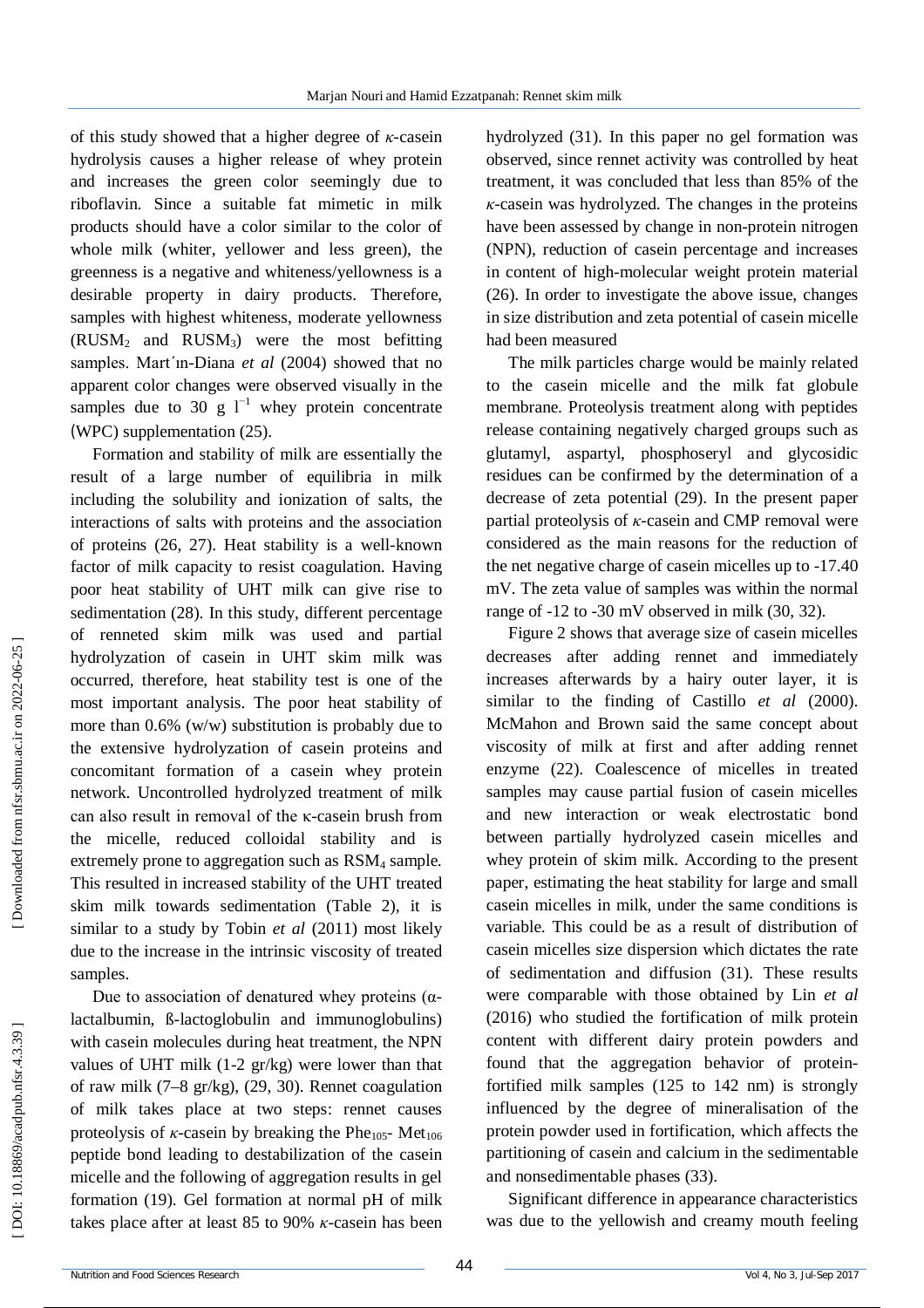depending on the thickness and pigment of fat content. Also in treated skim milk samples a streaky appearance was created by rennet enzyme. Panelists were able to recognize differences between  $\text{RSM}_3$ sample and other ones because it had more whiteness, yellowness, creamy appearance, thickness, consistency of texture and less watery and undesirable taste. Although  $RSM<sub>3</sub>$  sample had the same fat content as CSM (0.3 % fat), more intensity of sensory characteristics was observed and closely resembled the whole milk  $(3\%$  fat) and it showed that  $RSM_3$  can play a role of fat mimetics. Similar results were found for milk enriched with 30% CLA (microencapsulated conjugated linoleic acid) used for UHT milk, which received acceptable grading scores (34).

In conclusion, as suggested by many authors, to improve the health status of food, the amount of fat was kept similar to that of skim milk but with the consumer's acceptance and satisfaction of the new formula of skim milk . The result showed that among the samples,  $RSM<sub>4</sub>$  had similar characteristics to whole milk. Heat stability in UHT milk correlated with the viscosity and treated samples had a more stability compared to controls. It has been noted that no non -dairy components were used in RSM4 and only changes to structure of casein micelles, the new production can be a very functional, safe and green fat mimetics. For industrial applications cheese production line could be applied via limited rennet activity by heat treatment beside low and non -fat UHT milk production line.

# **Financial disclosure**

The authors declared no financial interest.

#### **Funding/Support**

This work was financially supported by the Islamic Azad University, Roudehen, Iran.

# **References**

- 1. Esfarjani F, Mohammadi -nasrabadi F, Roustaee R, Khalafi M, Alikhanian H, Nouri -Saeidlou S, Abadi A, Kamali Z, Hajimirsadeghi Z, Davari A, Rashid A. Household milk consumption and Its Socio-economic Associates in west Azarbayejan province, North -west Iran. Nutrition and Food Sciences Research. 2015; 2 (3): 21 -27
- 2 . Soltani M, Boran OS, Hayaloglu AA. Effect of various blends of camel chymosin and microbial rennet (Rhizomucor miehei) on microstructure and rheological properties of Iranian UF White cheese. LWT - Food Science and Technology. 2016; 68: 724-728.
- 3 . Anema SG. Effect of milk solids concentration on the gels formed by the acidification of heated pH -adjusted skim milk. Food Chemistry. 2008; 108 (1): 110 -118.
- 4 . Majumder R, Banik SP, Khowala S. Purification and characterisation of k -casein specific milk -clotting metalloprotease from Termitomycesclypeatus MTCC 5091. Food chemistry. 2015; 173: 441 –448.
- 5 . Hahn C, Sramek M, Nöbel S, Hinrichs J. Post processing of concentrated fermented milk: influence of temperature and holding time on the formation of particle clusters. Dairy Science and Technology. 2012; 92: 91 -107.
- 6 . Nouri M, Ezzatpanah H, Abbasi S. Application of renneted skim milk as a fat mimetics in nonfat yoghurt. Journal of Food and Nutrition Sciences. 2011; 5: 541 - 548.
- 7 . Schamberger G, Labuza T. Effect of green tea flavonoids on maillard browning in UHT milk. Swiss Society of Food Science and Technology. 2007; 40: 1410 –1417.
- 8 . Wijayanti HB, Bansal N, Hilton C. Stability of Whey Proteins during Thermal Processing: A Review. Comprehensive reviews in food science and food safety. 2014; 13: 1235 -1251.
- 9 . Prakash S, Kravchuk O, Deeth H. Influence of pre -heat temperature, pre -heat holding time and high -heat temperature on fouling of reconstituted skim milk during UHT processing. 2015; 153:45 –52.
- 10 . Dave RI, Shah P. The influence of ingredient supplementation on the textural characteristics of yogurt. Australian Journal of Dairy Technology. 1998; 53(3): 180 -184.
- 11 .Welty WM, Marshall RT, Grün IU, Ellersieck MR. Effects of milk fat, cocoa butter, or selected fat replacers on flavor volatiles of chocolate ice cream. Journal of dairy science. 2001; 84 (1):21 -30.
- 12 . Koca N, Metin M. Textural, melting and sensory properties of low -fat fresh Kashar cheese produced by using fat replacers. International Dairy Journal. 2004; 14: 365 –37 .
- 13 .Rahimi J, Khosrowshahi A, Madadlou A, Aziznia S. Texture of low -fat Iranian white cheese as influenced by gum Tragacanth as a fat replacer. American Dairy Science Association. 2007; 90: 4058 –40703.
- 14 . Tobin JT, Fitzsimons SM, Kelly AL, Fenelon MA. The effect of native and modified konjac on the physical attributes of pasteurized and UHT -treated skim milk. International Dairy Journal. 2011; 21(10): 790 -797.
- 15 . Akbari M, Eskandari MH, Niakosari M, Bedeltavana A. the effect of inulin on the physicochemical properties and sensory attributes of low fat ice cream. International Dairy. 2016; 57:52 -55.
- 16 .IDF. Official methods of analysis of Milk, Brussels, Belgium: International Dairy Federation. 2010.